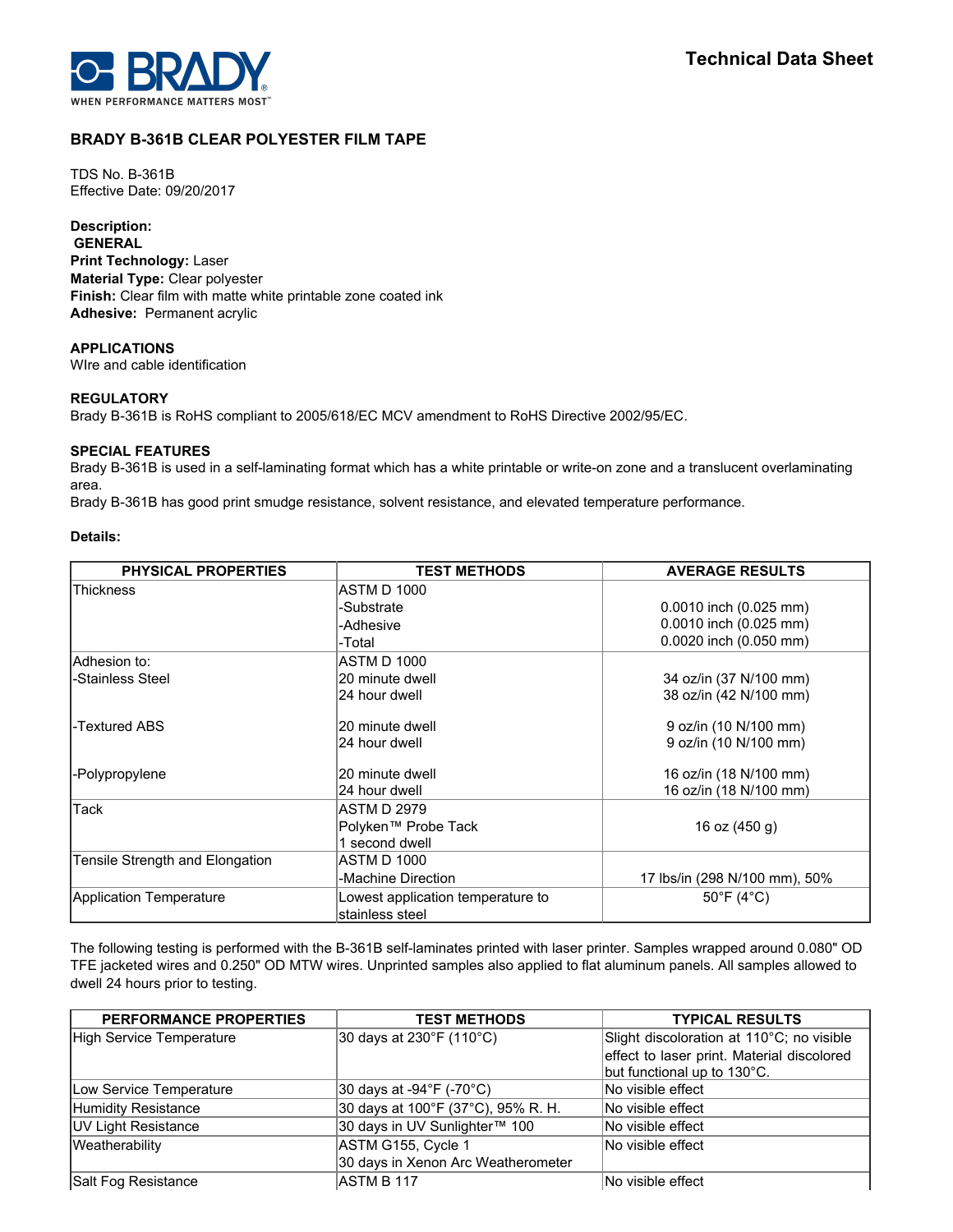|                             | 30 days in 5% salt fog solution chamber |                           |  |  |  |
|-----------------------------|-----------------------------------------|---------------------------|--|--|--|
| <b>PERFORMANCE PROPERTY</b> |                                         | <b>SOLVENT RESISTANCE</b> |  |  |  |

B-361B self-laminate samples were printed with laser printer. Samples wrapped around 0.080" OD TFE jacketed wires and 0.250" OD MTW wires and dwelled 24 hours prior to test. Unprinted samples also applied to flat aluminum panels. Testing consisted of 5 cycles of 10 minute immersions in the specified chemicals followed by 30 minute recovery periods. Testing was conducted at room temperature.

| <b>CHEMICAL REAGENT</b>           | <b>SUBJECTIVE OBSERVATION OF VISUAL CHANGE</b> |                      |                       |  |  |
|-----------------------------------|------------------------------------------------|----------------------|-----------------------|--|--|
|                                   | <b>APPEARANCE OF</b>                           | <b>APPEARANCE OF</b> | <b>APPEARANCE OF</b>  |  |  |
|                                   | <b>MARKER ON</b>                               | <b>MARKER ON</b>     | <b>FLAT LABEL ON</b>  |  |  |
|                                   | 0.080" OD WIRE                                 | 0.250" OD WIRE       | <b>ALUMINUM PANEL</b> |  |  |
| Methyl Ethyl Ketone               | Severe unwrap                                  | Slight unwrap        | Slight adhesive ooze  |  |  |
| 1,1,1-Trichloroethane             | Slight unwrap                                  | No visible effect    | Slight adhesive ooze  |  |  |
| <b>Isopropyl Alcohol</b>          | Slight unwrap                                  | No visible effect    | No visible effect     |  |  |
| <b>Mineral Spirits</b>            | No visible effect                              | No visible effect    | No visible effect     |  |  |
| JP-4 Jet Fuel                     | Slight unwrap                                  | No visible effect    | No visible effect     |  |  |
| JP-8 Jet Fuel                     | Slight unwrap                                  | No visible effect    | No visible effect     |  |  |
| SAE 20 WT Oil                     | No visible effect                              | No visible effect    | No visible effect     |  |  |
| Mil 5606 Oil                      | No visible effect                              | No visible effect    | No visible effect     |  |  |
| Speedi Kut Cutting Oil 332        | No visible effect                              | No visible effect    | No visible effect     |  |  |
| Gasoline                          | Slight unwrap                                  | Slight unwrap        | Slight adhesive ooze  |  |  |
| Rust Veto® 377                    | No visible effect                              | No visible effect    | No visible effect     |  |  |
| Skydrol <sup>®</sup> 500B-4       | Slight unwrap                                  | No visible effect    | Slight adhesive ooze  |  |  |
| Super Agitene <sup>®</sup>        | No visible effect                              | No visible effect    | No visible effect     |  |  |
| Deionized Water                   | No visible effect                              | No visible effect    | No visible effect     |  |  |
| 3% Alconox <sup>®</sup> Detergent | No visible effect                              | No visible effect    | No visible effect     |  |  |

Laser printing legible in all test fluids.

Shelf life is one year from the date of receipt for this product as long as this product is stored in its original packaging in an environment below 80° F (27° C) and 60% RH. It remains the responsibility of the user to assess the risk of using this product. We encourage customers to develop testing protocols that will qualify a product's fitness for use in their actual applications.

### **Trademarks:**

Alconox® is a registered trademark of Alconox Co. Polyken™ is a trademark of Testing Machines Inc. Rust Veto® is a registered trademark of the E.F. Houghton & Co. Skydrol® is a registered trademark of the Monsanto Company Sunlighter™ is a trademark of the Test Lab Apparatus Company Super Agitene® is a registered trademark of Graymills Corporation ASTM: American Society for Testing and Materials (U.S.A.) SAE: Society of Automotive Engineers (U.S.A.) All S.I. Units (metric) are mathematically derived from U.S. conventional units.

**Note:** All values shown are averages and should not be used for specification purposes.

Test data and test results contained in this document are for general information only and shall not be relied upon by Brady customers for designs and specifications, or be relied on as meeting specified performance criteria. Customers desiring to develop specifications or performance criteria for specific product applications should contact Brady for further information.

Product compliance information is based upon information provided by suppliers of the raw materials used by Brady to manufacture this product or based on results of testing using recognized analytical methods performed by a third party, independent laboratory. As such, Brady makes no independent representations or warranties, express or implied, and assumes no liability in connection with the use of this information.